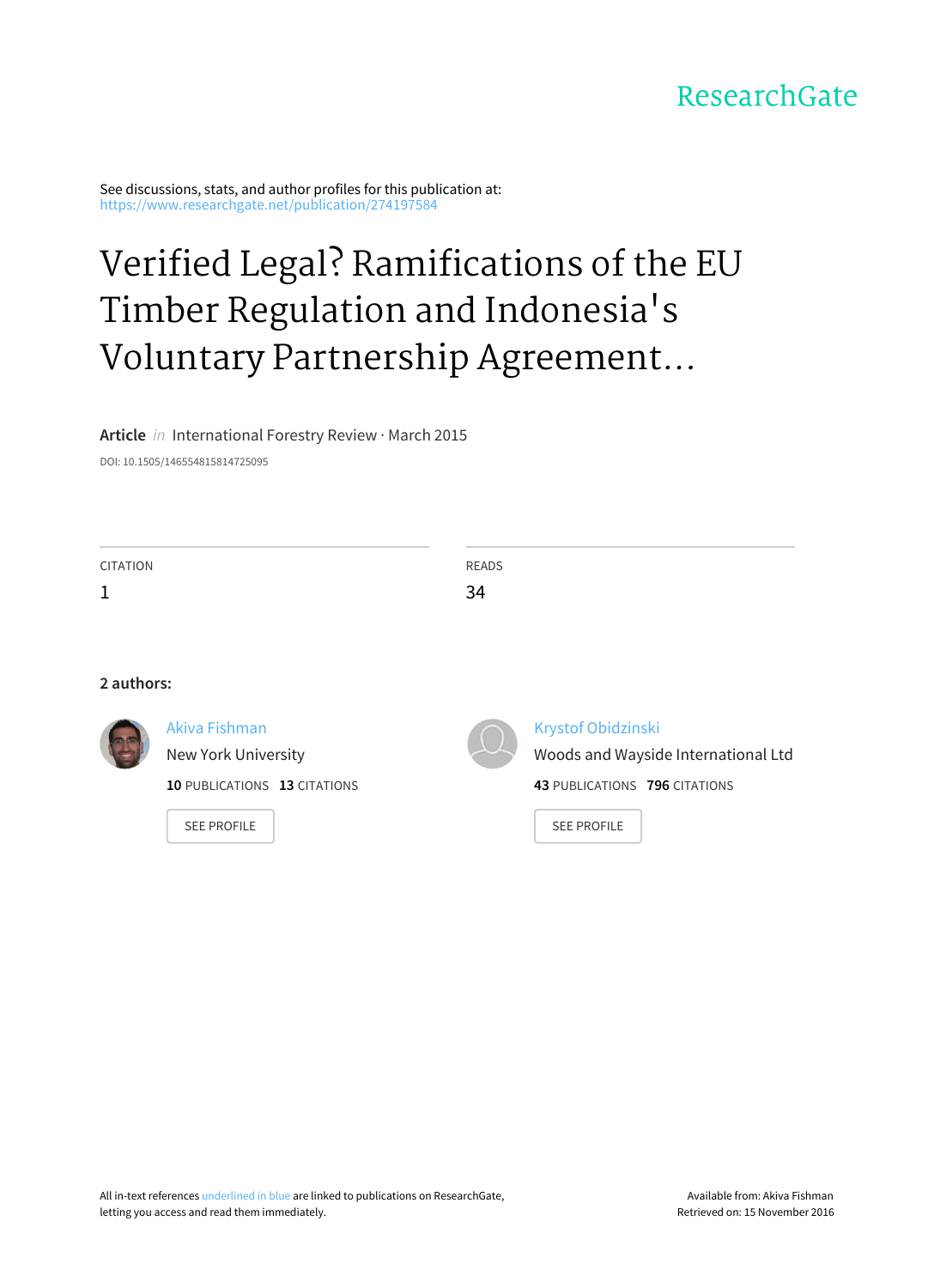## Verified Legal? Ramifications of the EU Timber Regulation and Indonesia's Voluntary Partnership Agreement for the Legality of Indonesian Timber

#### A. FISHMAN and K. OBIDZINSKI

*Center for International Forestry Research, Jl. CIFOR, Situ Gede, Sindang Barang, Bogor 16680, Indonesia*

Email: akiva.fishman@yale.edu and k.obidzinski@cgiar.org

#### SUMMARY

The EU Timber Regulation bans illegal timber in Europe and requires due diligence on imported wood. Given the recent ratification of the EU-Indonesia Voluntary Partnership Agreement (VPA), the Timber Regulation raises questions about the role that Indonesia's timber legality certification scheme—the SVLK—plays in securing access for Indonesian timber to the European market. Certified timber automatically qualifies for export to Europe under the VPA, but the SVLK has weaknesses which the VPA may be unable to address. The Timber Regulation might have helped, but it explicitly excludes VPA timber from its due diligence requirements. Critically, though, it continues to apply to Indonesian timber entering the EU via third countries. Whether it can address the SVLK's shortcomings as regards this timber depends on: (1) whether the SVLK meets the Regulation's certification scheme reliability criteria; and (2) whether the EUTR considers certification sufficient proof of legality to satisfy due diligence requirements.

Keywords: illegal timber, SVLK, EUTR, VPA, FLEGT

#### Ramifications légales? vérifiées de la Régulation européenne du bois et de l'Accord de partenariat volontaire indonésien pour la légalité du bois indonésien

#### A. FISHMAN et K. OBIDZINSKI

La Régulation européenne du bois bannit le bois illégal en Europe et insiste sur un contrôle diligent du bois d'importation. Du fait de la ratification récente de l'Accord de partenariat volontaire entre l'Europe et l'Indonésie (VPA), la Régulation du bois remet en question le rôle que le système de certification de légalité du bois indonésien- le SVLK- joue pour assurer l'accès du bois indonésien au marché européen. Le bois certifié est automatiquement qualifié par le VPA à l'exportation vers l'Europe, mais le SVLK a des faiblesses que le VPA n'est pas forcément à même de résoudre. La régulation du bois aurait peut-être pu être utile, mais elle exclut explicitement le bois du VPA de ses critères de surveillance. Elle continue cependant à les appliquer au bois indonésien atteignant l'Union Européenne par des pays tiers. Elle pourrait prendre en charge les faiblesses du SVLK si, (1) le SVLK atteint les critères de fiabilité du processus de certification de la Régulation et, (2) si l'EUTR considère que la certification est preuve suffisante de légalité pour satisfaire aux critères en place.

#### ¿Legalidad verificada? Ramificaciones del Reglamento de la Madera de la UE y el Acuerdo Voluntario de Asociación de Indonesia para la legalidad de la madera de Indonesia

#### A. FISHMAN y K. OBIDZINSKI

El Reglamento de la Madera de la UE prohíbe la madera ilegal en Europa y requiere la diligencia debida en la madera importada. Dada la reciente ratificación del Acuerdo Voluntario de Asociación (AVA) entre la UE e Indonesia, el Reglamento de la Madera plantea interrogantes sobre el papel que desempeña el sistema de certificación de la legalidad de la madera de Indonesia (SVLK, por sus siglas en indonesio) en cuanto a garantizar el acceso de la madera de Indonesia al mercado europeo. La madera certificada califica automáticamente para la exportación a Europa bajo el AVA, pero el SVLK tiene debilidades que es posible que el AVA no pueda solventar. El Reglamento de la Madera podría haber ayudado, pero excluye explícitamente la madera AVA, debido a sus requisitos de diligencia debida. Sin embargo, es primordial que sigue siendo relevante para la madera de Indonesia que entra en la UE a través de terceros países. El que pueda abordar las deficiencias del SVLK en cuanto a esta madera depende de: (1) si el SVLK satisface los criterios de fiabilidad del sistema de certificación del Reglamento; y (2) si el EUTR considera la certificación como prueba suficiente de legalidad con la que satisfacer los requisitos de diligencia debida.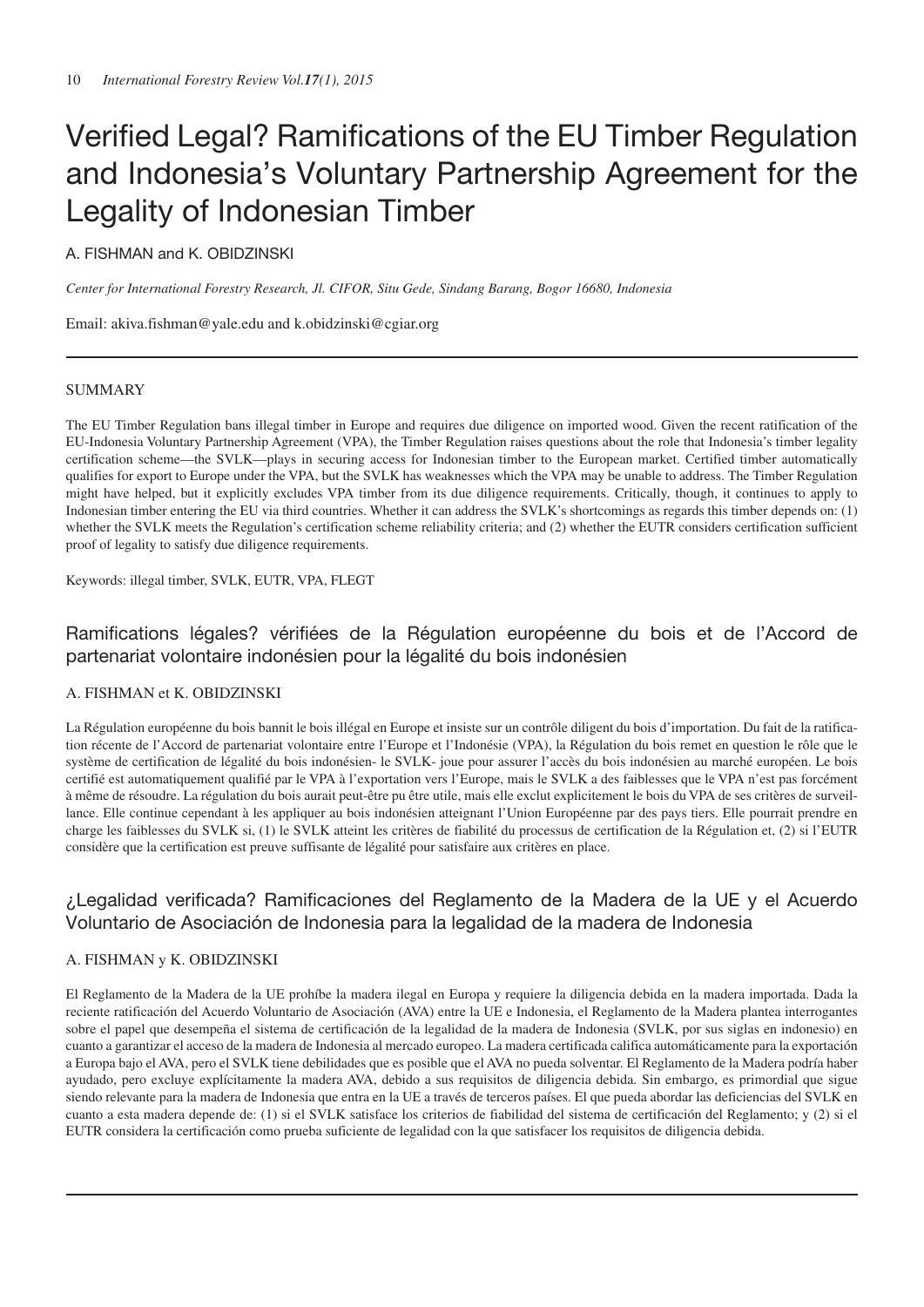#### **INTRODUCTION**

Over the past decade, the EU has become a leading supporter of timber legality verification—a technique whereby traded timber is restricted unless it complies with the relevant laws of the country in which it was harvested. In principle, legality verification, if broadly adopted and enforced, should eliminate foreign demand for illegal timber and reduce the contribution of illegal logging to deforestation.

The EU promulgated the Forest Law Enforcement, Governance and Trade (FLEGT) Regulation in 2005, which created a market incentive to curb illegal logging. The Regulation established a framework for trade partners to negotiate Voluntary Partnership Agreements (VPAs) with the EU under which their timber products can only be exported to the EU with a license evincing legality (FLEGT Regulation 2005).

Indonesia began negotiating a VPA in 2007, and the agreement entered into force in March, 2014 (EIA 2014). Under the VPA, Indonesia uses its *Sistem Verifikasi Legalitas Kayu* (SVLK) to verify the legality of its timber, and the resulting certification forms the basis for awarding FLEGT licenses (VPA 2014: arts. 2, 3, 6, & 7). Observers have voiced misgivings, however, regarding the SVLK's robustness. Some worry, for example, that it provides for insufficient monitoring, and that under-capacity and conflicts of interest will render verification impotent (Luttrell *et al.* 2011).

The entry into effect in March 2013 of the EU's second piece of anti-illegal logging legislation—the EU Timber Regulation (EUTR)—raises the question of whether this Regulation might address the gaps in the SVLK. The EUTR complements the VPA mechanism by banning the import of illegal timber from all countries and obligating importers to implement due diligence systems to minimize their risk of handling illegal products. If these requirements can be understood to underpin a negotiated VPA, they may 'fix' the problems with the SVLK and ensure that no illegal timber is able to enter the EU.

This paper examines the relationship between the SVLK and the EUTR. The following two sections analyze each, respectively, in order to provide a basis from which to assess the status of Indonesian timber vis-à-vis the EU. The subsequent section performs this assessment, examining the relationship between these two instruments and explaining the relevance of the EUTR to Indonesian timber. The authors draw on prior research concerning timber trade flows and the robustness of the SVLK, and introduce original legal analysis of the EUTR to inform this assessment.

#### INDONESIA'S TIMBER LEGALITY ASSURANCE SYSTEM (THE SVLK)

Initially authorized by the SVLK Regulation in 2009 and subsequently modified several times, the SVLK seeks to ensure that all timber in Indonesia's supply chain is harvested, transported, and processed in accordance with Indonesian law. Timber harvesters and processors are required to obtain certification, at their own expense, demonstrating that their timber operations are conducted legally (SVLK Regulation: art. 7.4). Failure by an exporter to present a valid legality certificate can lead to consequences including denial of an export license and prosecution (Trade Ministry Regulation: art. 21).

Legality certificates are awarded by Independent Assessment and Verification Agencies (LP&VIs), which inspect timber operations for conformity with one or more of four "legality definitions" (SVLK Regulation: art. 2). Timber harvested in state-owned forests, for example, is legal when the harvester is authorized to operate in the area, and when procedural and substantive harvest laws have been adhered to (Ibid: Annex 2). Timber originating in privately owned forests need only be accompanied by proof of ownership (Ibid: Annex 5). Timber harvested in land designated for clearing requires proof that clearing activity is authorized and compliance with relevant timber harvest and transport laws (Ibid: Annex 6). Certification of processed timber requires proof that processers are authorized to operate and that a timber tracing system is in place (Ibid: Annex 4). As Indonesia prohibits the export of unprocessed wood (Prasetyo *et al.* 2012), all timber exports must meet the legality standard both for processed timber and for the area type from which the raw timber was harvested.

If the auditee objects to the result on an inspection, he or she may submit the objection to the auditing LP&VI, and the LP&VI will establish an independent ad-hoc team to evaluate the objection and correct the audit if appropriate (SVLK Regulation: arts. 9.2–9.4). If the timber operation fails the audit, it must be given an opportunity to come into compliance with the applicable legality definition (Ibid: art. 12.3). The result upon successfully passing an audit depends on the type and size of the auditee. Harvesting operations in stateowned forests, forests designated for conversion, and large timber processors become certified for three years, but remain subject to annual surveillance audits (Ibid: art. 10.4). Small timber processors become certified for six years and must be audited at least every two years (SVLK Amendment 2012: art. 1.4). Private forest owners that send timber for processing become certified for ten years and must also be audited every two (Ibid: art. 1.5–1.6).

Individuals, NGOs, and civil society groups may challenge an LP&VI's audit of a timber operation (SVLK Regulation: arts. 14.2–14.3; SVLK Amendment 2011: art. 1.1). If the LP&VI "cannot resolve the issue of objection," the challenging party may bring its complaint to the national body that accredits LP&VIs (SVLK Regulation: art. 14.3). The meaning of this quoted phrase is ambiguous and raises the question of whether the accreditation body functions as a forum for appeal. If the phrase refers to a situation where the LP&VI does not resolve the matter to the challenging party's satisfaction, then recourse to the accreditation body effectively constitutes an appeal of the LP&VI's decision. If the phrase instead refers to a situation where the LP&VI is unable to arrive at a decision concerning the challenge, then recourse to the accreditation body is unavailable so long as the LP&VI makes a decision, and there is no scope for appeal. Regardless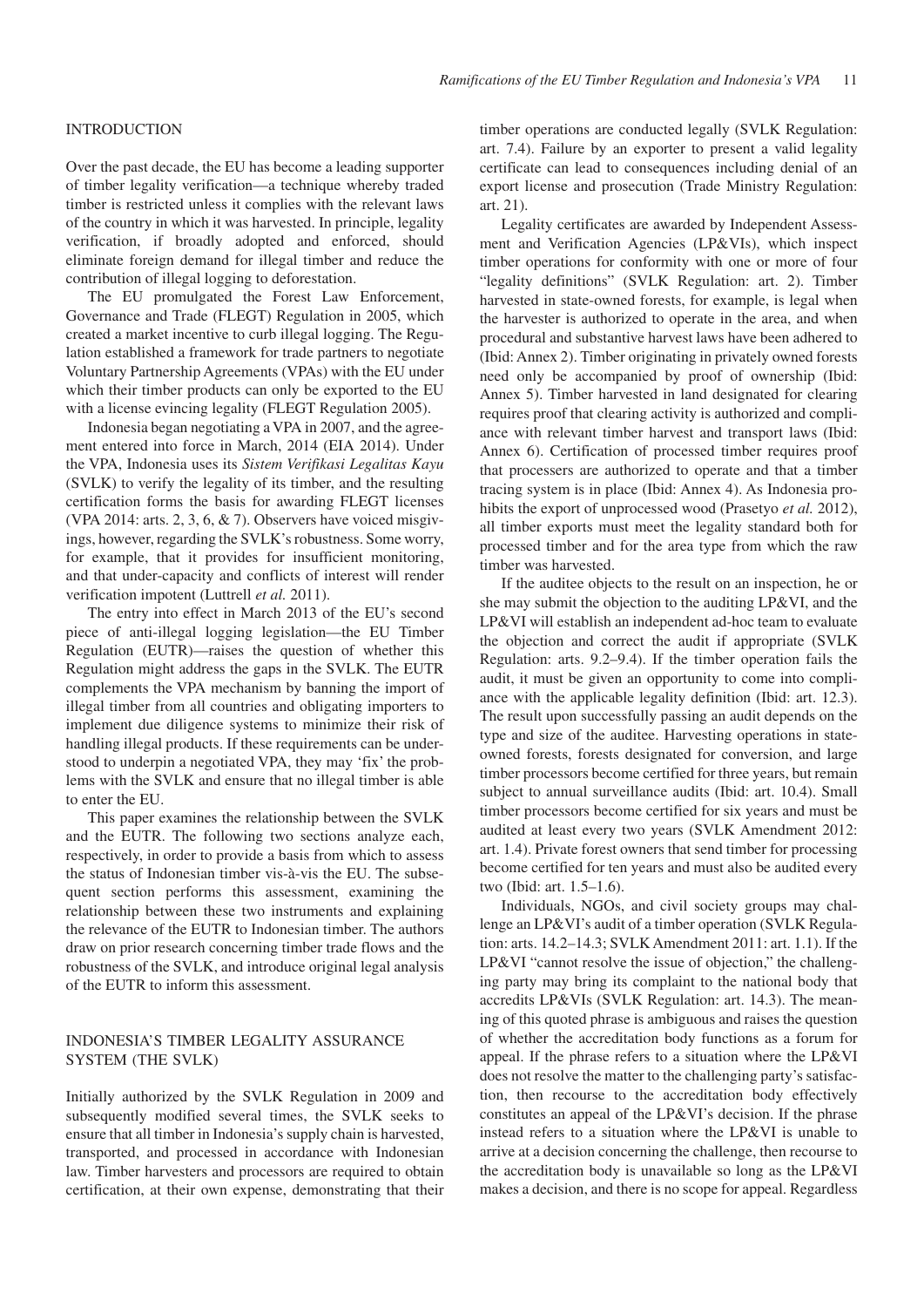of the interpretation, the SVLK does not authorize appeal to the courts.

A multi-stakeholder monitoring and evaluation working group provides additional monitoring by reviewing independent monitoring reports and other information sources to track SVLK implementation (EFI n.d.). In the context of the VPA, several additional mechanisms monitor the timber sector and the SVLK. First, the Agreement creates a system of annual "periodic" evaluation to review the functioning and effectiveness of the SVLK's legality control measures and timber traceability systems (Draft VPA: art. 15(a)). Second, it requires the EU to appoint every two years an "Independent Market Monitor," which will assess how Indonesian timber bearing FLEGT licenses is performing in the European market (Ibid: art. 15(b) & Annex VII). On the basis of the reports from these two mechanisms, a Joint Implementation Committee comprising Indonesian and EU appointees will review the overall functioning of the SVLK (Ibid: art. 14.5(b)). Finally, the VPA mandates a one-time independent technical evaluation of the SVLK before issuance of FLEGT licenses commences (Ibid: art. 14.5(e)), to check whether the SVLK delivers the intended results in practice and to examine any revisions Indonesia has made to the SVLK since signing the VPA (Ibid: Annex VIII). The VPA additionally requires both Indonesia and the EU to monitor the impacts of the VPA on indigenous and local communities, but does not establish an instrument to implement this obligation (Ibid: art. 12.2).

#### THE EU TIMBER REGULATION (EUTR)

Understanding the relevance of SVLK certification to Indonesian timber that enters the EU requires some analysis of the EU regulation that governs timber imports. This section analyzes the EUTR and the following section considers how the SVLK interacts with it.

The EUTR's central provision is a ban on introducing to the European market timber or products made from timber harvested in violation of the laws of the country of harvest (EUTR: art. 4.1). Supplementing this ban, the Regulation imposes obligations on entities that place timber or products thereof on the European market for the first time ("operators"), and on entities that buy or sell such timber or timber products ("traders"). The requirements that pertain specifically to traders are fairly straightforward, functioning merely to ensure that the timber and timber products that traders deal in can be traced along the supply chain (Ibid: art. 5).

Operators face somewhat more demanding requirements. To ensure that they do not place illegally harvested timer or timber products on the European market, operators must exercise "due diligence" (Ibid: art. 4.2). This involves three steps: information-gathering, risk assessment, and risk mitigation. The first step is designed to ensure that operators possess adequate information concerning the timber or timber products in their inventory to perform useful risk assessment (Ibid: art. 6.1(a)). Once risk assessment is completed, operators are required to mitigate any identified risk that is more than "negligible" (Ibid: art. 6.1(c)).

The middle stage of the due diligence process—risk assessment—is meant to provide helpful analysis to inform subsequent risk mitigation activities. Operators must evaluate the likelihood that the timber which they introduce to the market was harvested illegally. The Regulation provides a list of specific risk assessment criteria to consider, but the list is non-exhaustive; additional criteria may be considered if they help determine the timber's legal status. Criteria that must be considered include information specific to the timber or timber product at issue, and information about the context in which harvesting took place. Critically for our purposes, operators must consider assurance of compliance with applicable legislation (Ibid: art. 6.1(b)), defined essentially as any legislation in force in the country of harvest which concerns rights and obligations associated with timber harvesting (Ibid: art. 2(h)). Assurance of compliance with these laws may be provided by certification or another third-party verification scheme (Ibid: art. 6.1(b)).

Operators and traders that violate their obligations under the EUTR are subject to penalties, but EU Member States are granted wide discretion to choose their form and severity (Ibid: art. 19). Equally as importantly, Member States must each decide whether violations require a particular level of intent to warrant penalty. Penalty design may strongly affect the level of risk that operators are likely to embrace in choosing to deal in timber with a specter of illegality. Severe penalties combined with the possibility that operators could be found liable for mere negligent violations, or even for violations lacking any culpability (i.e., a 'strict liability' standard) could significantly chill imports from sources with even a hint of illegality. Such penalties would strongly incentivize timber-exporting countries to negotiate VPAs, to eliminate the uncertainty that operators face in deciding whether to deal in their timber.

#### CAN THE EUTR ADDRESS WEAKNESSES IN THE SVLK?

The SVLK has been hailed as an important tool for promoting legality in the Indonesian forestry sector (EIA 2013), but there are a number of concerns regarding the SVLK's robustness, both in its design and the way it has been implemented. Given these gaps, the relationship between the SVLK and the EUTR becomes particularly relevant. To what extent will the Regulation's illegal logging provisions apply to SVLK-certified timber after the VPA is ratified? Can the EUTR serve as a backstop to support the Indonesian VPA's measures to promote legal logging? If so, can evidence of legality additional to SVLK certification be required of operators? The first subsection that follows discusses the gaps in the SVLK which would make application of the EUTR desirable. The second subsection analyzes whether the EUTR can in fact fill in these gaps and the role that the SVLK plays in applying the EUTR to Indonesian timber. The final subsection considers the extent to which the EUTR authorizes demands for proof of legality above and beyond SVLK certification.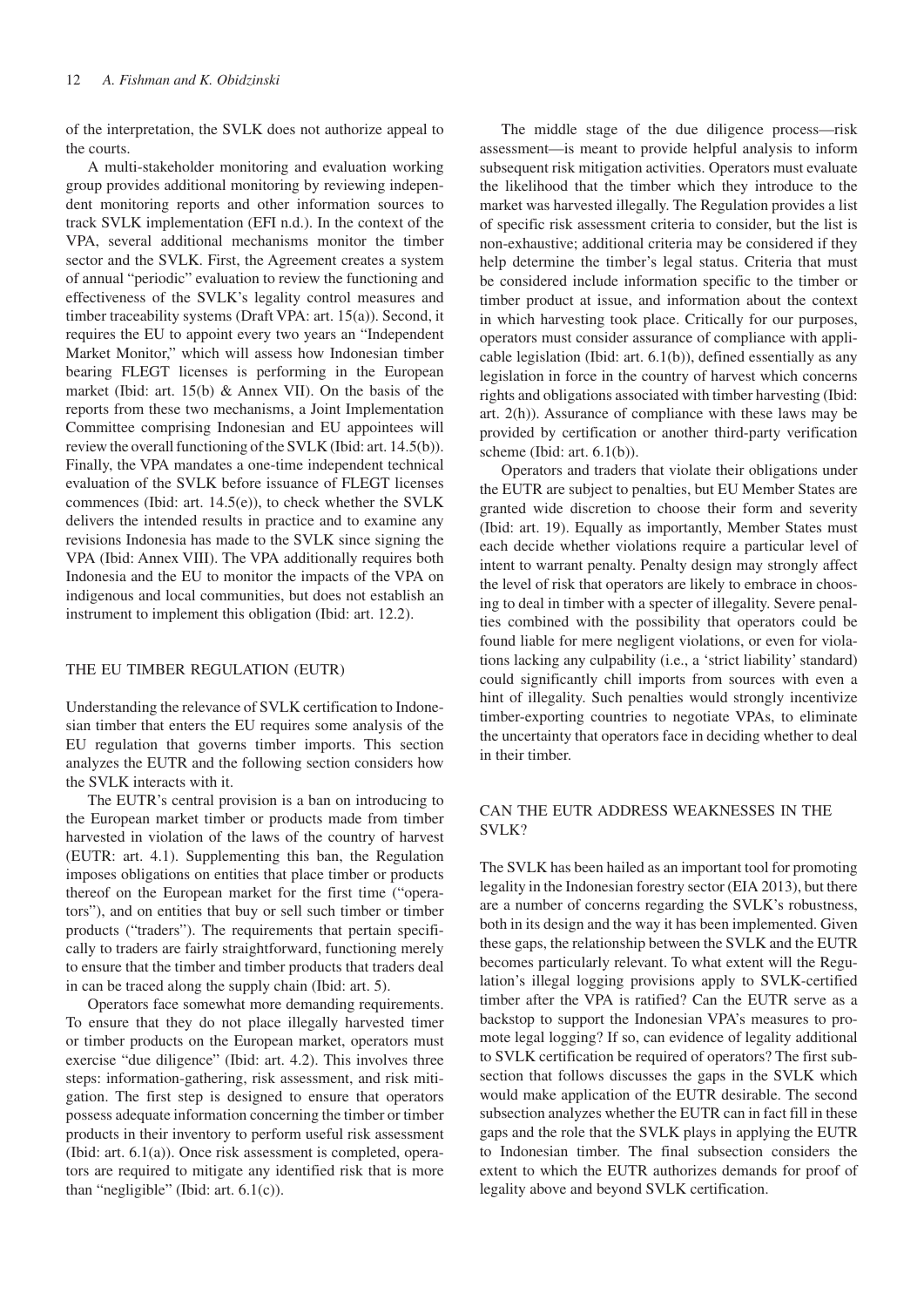#### **Gaps in the SVLK**

A basic concern with the SVLK is that its task is simply too massive to be carried out effectively. There are too many timber harvesting and processing units to evaluate, and too complex a legal framework against which to evaluate them. It is not even clear how many units there are; one source estimates 10,000 (Adams & Asycarya 2012), while another credits Java alone with 121,438 handicraft and small furniture businesses that use timber (Sudharto 2012). Either way, only 632 were certified by December 2013 (ITTO 2014), and the full compliance of even these units may be suspect given that around 800 Indonesian laws pertain to forests, and, in the words of one commentator, "ensuring conformity with all national and local laws may be factually impossible" (Brown 2008: 257). It has been argued that the SVLK does not in fact require compliance with all regulations that are relevant to forestry (Anti Forest-Mafia Coalition 2014).

Scale of the task and complexity aside, capacity constraints limit the pace and effectiveness of the auditing process. When the SVLK became mandatory, only four evaluators were capable of performing legality verification. Although this number has risen, it has done so slowly, to eleven by May, 2013 (Lubis 2013a), and fifteen at present (ITTO 2014b). Evaluators are scarce because few people in Indonesia are properly trained to carry out SVLK audits (as of 2011 there were only 150) (Luttrell *et al.* 2011). Besides limiting the feasibility of auditing all the players involved in Indonesia's sizeable annual timber output, this scarcity may create unavoidable conflicts of interest. LP&VIs and the auditors they employ are required to meet accreditation and other requirements (Director General Regulation 2010: Annex 6, art. II-III), but these may be unrealistic when the pool of trained auditors is so small and when so many of them, understandably, have close industry ties (Luttrell *et al.* 2011).

A certain risk of conflict of interest is built into the SVLK. The first round of timber legality verification is financed by the Ministry of Forestry (SVLK Regulation: art. 7.2), but future verification costs are to be borne by auditees (Ibid: art. 7.4). This will likely tempt auditors to be lenient in their assessments of timber operators so as not to bite the hand that feeds them (Luttrell *et al.* 2011), much the same way that credit rating agencies understated the risk inherent in the debt sold by the investment banks that hired them, helping launch the subprime mortgage crisis (Buttonwood 2007). Meanwhile, auditors might simultaneously experience a conflict of interest going up the oversight hierarchy if the Indonesian government provides them with the "technical skill or financial assistance" which the SVLK Regulation authorizes it to (SVLK Regulation: art. 15.1).

Any conflicts of interest would be especially problematic because the scoring system that auditors use to verify legality under the SVLK is highly permissive. Certification may be granted even to companies that only achieve a score of 'FAIR,' and it is "very easy for auditors to avoid scoring a company's performance as 'POOR'" (Anti Forest-Mafia Coalition 2014: 8). There is also no requirement that auditors conduct

chain of custody verification, allowing timber mills to become certified even if they process timber from lands that are not SVLK certified (Ibid).

Other design features of the SVLK may also give cause for concern. First, the definition of "legal" timber, when harvested from state-owned forests, defers the environmental and social obligations that it encompasses to environmental impact assessments and associated documents. These documents describe the measures that forest operators must take to mitigate their environmental impacts and to protect the interests of people who depend on the forest in which they operate (EFI n.d.). The SVLK simply requires LP&VIs to verify that these environmental and social protections exist and are being implemented, leaving a great deal of discretion to the government body that approves these documents.

The situation concerning timber harvested from private forests and forests designated for conversion is perhaps even more alarming. Whereas the legality definitions for the other forest types include such requirements as possession of valid equipment licenses and proper marking of logs for purposes of supply chain tracking, timber harvested from private and conversion forests can be deemed legal without meeting these requirements.

An additional design flaw is that the SVLK imbues LP&VIs with a great deal of responsibility, authorizing them to evaluate timber operations, issue legality certificates, and respond to objections raised concerning their own activities. Such a concentration of responsibility within one institution may expose the system to capture by interest groups (Luttrell *et al.* 2011). Moreover, the multiplicity of licensing authorities which the SVLK permits (unlike the timber legality assurance systems required by VPAs negotiated with other countries) adds complexity. Although this approach has been justified as necessary due to Indonesia's large size and decentralized government, and although national accreditation should provide a level of consistency among licensors, there remains a fear that the result could be uneven application of the SVLK (Ibid).

Commendably, the SVLK features an independent monitoring mechanism that may help in preventing these outcomes, but this may not be sufficient to allay fears that legality verification will be executed improperly. Fundamentally, the role that the SVLK authorizes independent monitors to play is fairly circumscribed. Unlike the higher level monitoring mechanisms that the VPA requires, independent monitors are limited to bringing complaints concerning individual assessments of timber operations, meaning that they cannot lodge more general complaints. (Although the multi-stakeholder monitoring group which the Ministry of Forestry Director General's decree created is tasked with conducting more systemic monitoring, the results of its monitoring efforts are confined to recommendations, which legally need not be entertained.) Independent monitors also have no opportunity to appeal decisions concerning their complaints to the courts, and may not be able to appeal to the accreditation body either, depending, as discussed earlier, on the interpretation of the phrase "cannot resolve the issue of objection."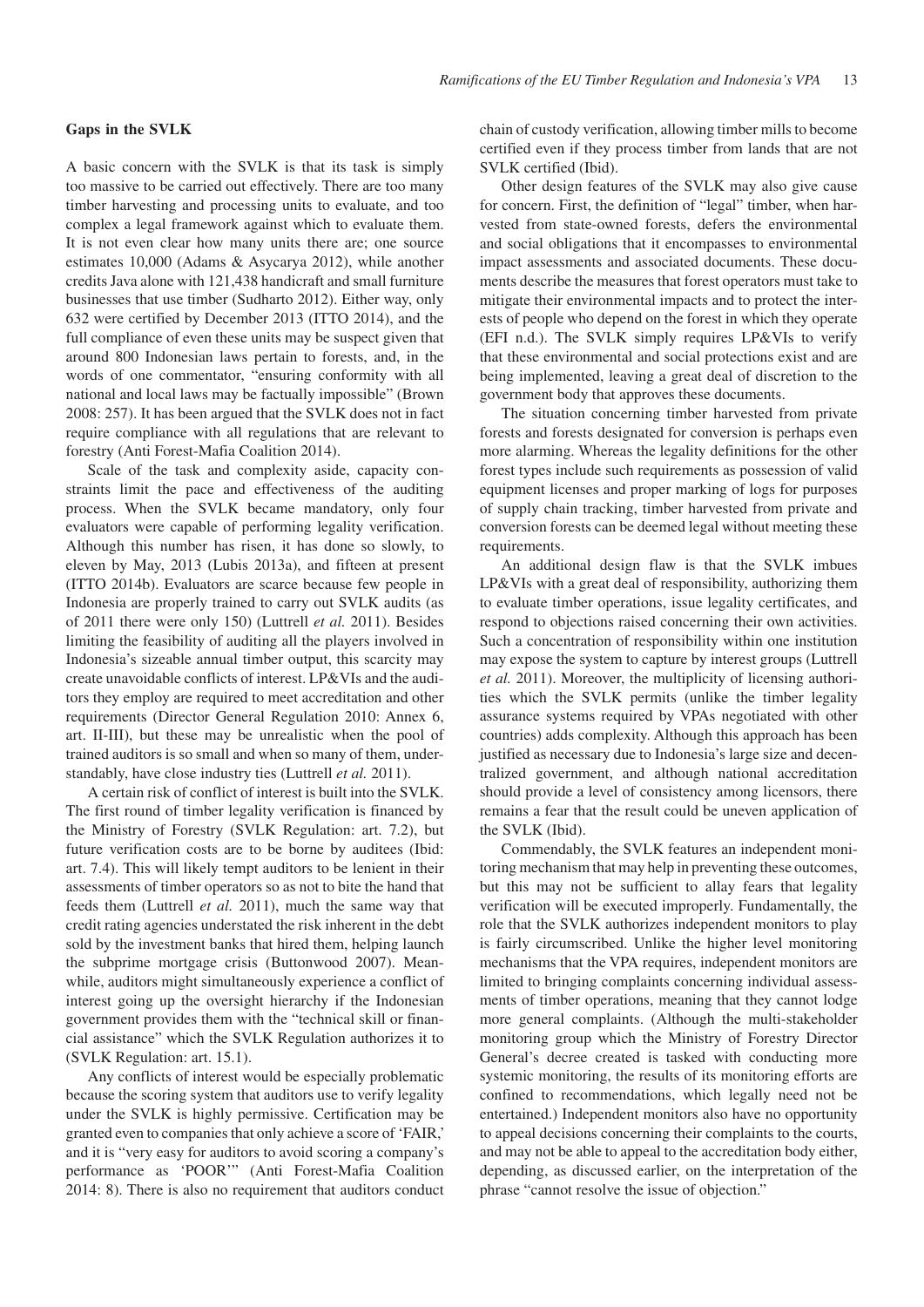As a practical matter, Indonesian civil society may not have the capacity to carry out effective monitoring (Ibid). Moreover, hurdles impede its ability to access relevant information. Despite requirements that information be made public, some key documents such as planning documents and maps are not always published (Anti Forest-Mafia Coalition 2014). JPIK—Indonesia's Independent Forestry Monitoring Network—has noted the significant difficulty that civil society has in accessing relevant information for monitoring (JPIK 2013), and the head of the Environmental Investigation Agency's Forests Campaign Team has gone a step further, observing that "[t]here is absolutely no system of information for the SVLK [sic] implementation that is up and running and accessible" (EIA 2013).

A second practical challenge is that implementation of the SVLK could have the unintended effect of shutting small actors out of the market. Legality certification costs Indonesian companies between Rp 60 million (US\$6,120) and Rp 100 million (US\$10,200) (Lubis 2013)—which may be beyond what many small actors can afford (Obidzinski *et al*. 2014)—and requires a complex administrative process that exceeds the management capacity of most small timber enterprises (ITTO 2013b). Only fifteen of Indonesia's tens of thousands of small-scale timber processors have been awarded SVLK certificates to date (Obidzinski *et al*. 2014).

Whatever the anticipated challenges with the SVLK, the experience of the first few years of implementation has revealed certain weaknesses. There continues to be "widespread violation of Indonesian laws by certified companies" despite these companies having been certified as SVLKcompliant (Anti Forest-Mafia Coalition 2014: 10). Reports have surfaced that LP&VIs are not fully auditing timber processors that possess timber utilization permits and that claim to source their timber from conversion forests, on the assumption that these permits attest to legal operation. Other reports criticize the mechanism for addressing civil society complaints as weak, with many complaints receiving inadequate responses or being ignored entirely (EIA 2013). There have even been reports of human rights violations on lands managed by SVLK certified companies (Human Rights Watch 2013).

#### **Relationship between the SVLK and the EUTR**

In light of these concerns, one question is whether there is any scope for the EU to restrict imports of SVLK-certified timber (i.e., all Indonesian timber, since the SVLK Regulation requires that all timber be certified). One thing that is certain is that ratification of the VPA means that certified Indonesian timber exports to the EU will be virtually unimpeachable once they commence. The EUTR is explicit that timber traded under a ratified VPA need not satisfy the EUTR's other provisions: VPA timber must be accompanied by a FLEGT license, and possession of a license is sufficient proof of legality for purposes of the Regulation (EUTR: art. 3), obviating the need for operators to perform due diligence. The Indonesian VPA recognizes the SVLK as the system for verifying the legality of Indonesian timber exports (VPA: preamble), so ratification has concretized SVLK certification as the basis for exempting operators from having to carry out due diligence on timber shipped from Indonesia (FERN 2013, ITTO 2013). FLEGTlicenses will begin to be awarded to Indonesian timber once the EU and Indonesia agree that the SVLK meets the VPA's requirements (Minangsari 2014).

The VPA provides for "periodic evaluation" and a twoyearly independent monitoring mechanism, the findings of which the Joint Implementation Committee may cite in deciding on "remedial measures" to the VPA (VPA: art. 14.5(b-c)). This mechanism provides the EU an opportunity to adjust the requirements for obtaining a FLEGT license, and may give it leverage in requesting changes to a faulty SVLK scheme. However, the Joint Implementation Committee, tasked with "consider[ing] issues related to the implementation and review of [the VPA]," is staffed by European and Indonesian officers, and its decisions are taken by consensus (Ibid: art. 14.1–14.2). Indonesian officers may not easily accede to adjustments requiring revisions to national legislation which has already been in place for six years, has undergone multiple rounds of reform, and which the forest sector already considers to be overly burdensome—especially after the EU repeatedly delayed ratification of the VPA (Lubis 2013b). The EU will be free to seek recourse at a higher level and request an amendment to the VPA itself, but change could only become binding with Indonesia's consent (VPA: art. 22.1). The EU could also temporarily suspend, permanently terminate, or renounce extension of the VPA (Draft VPA: arts. 21, 23.3–23.4), but any of these actions would simply cause regulation of Indonesian timber exports to default to the EUTR, which is what the EU looked to avoid by negotiating a VPA in the first place.

Although the VPA has replaced the EUTR in governing the Indonesia-EU timber trade, it does not render the EUTR entirely impotent with respect to Indonesian timber. The VPA only governs timber that is exported from Indonesia to the EU, and is unconcerned with timber that enters the European market from other points of departure. Thus, the EUTR applies where Indonesia exports timber products (which are covered by the Regulation) to a third country, which then re-exports or reprocesses and then re-exports them to the EU.

The EUTR suffers from several weaknesses and is thus not a fail-safe against imports of illegal timber. For example, its prohibition on placing illegal timber on the EU market applies only to actors that place timber on the market *for the first time*, creating a loophole whereby shell companies could be created to place illegal timber on the EU market while protecting repeat players. Even without such manipulations, illegal timber can be freely shipped to the EU in the form of printed paper or other products that fall beyond the Regulation's scope. Additionally, the flexibility which the EUTR leaves to Member States to design penalty provisions could result in penalties that do little to deter illegal trade (Levashova 2011). Indeed, the World Wildlife Fund has determined that 15 of 28 Member States have not done enough to address trade in illegal wood (WWF n.d.). Finally, the fact that the EUTR exempts from its core requirements timber that bears a certificate under the Convention on International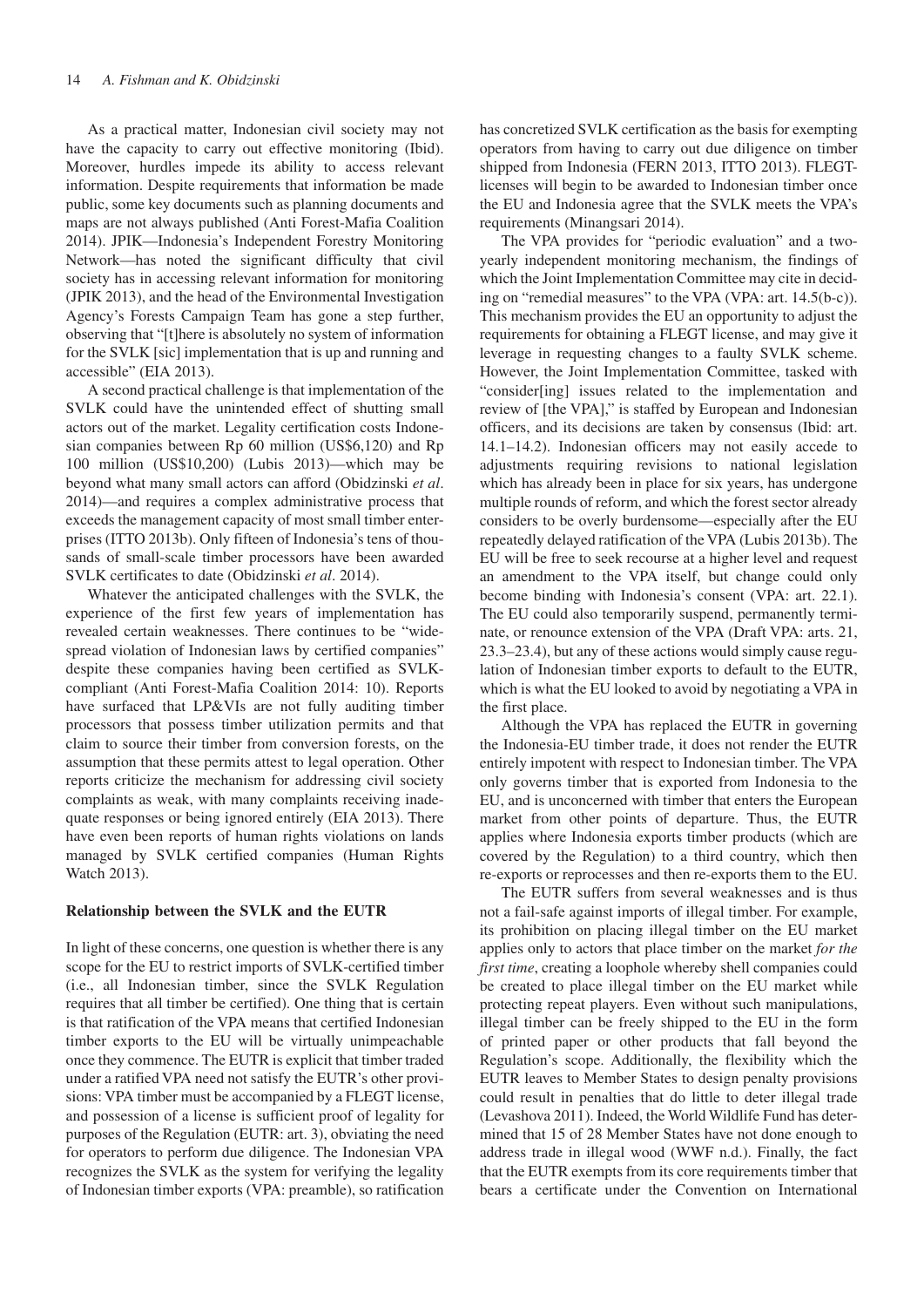Trade in Endangered Species of Wild Fauna and Flora (CITES) increases the likelihood that illegal timber could enter the EU because the definitions of legality under CITES and under the EUTR differ from one another (Saunders & Reeve 2014).

Despite these weaknesses, the EUTR sends a clear message to the international market that illegal timber is unacceptable in the EU. Further, it provides regulators with a legal basis for beginning to crack down on illegal timber shipments. While the EUTR does not apply to timber shipped from Indonesia directly to the EU, its provisions do apply to imports of Indonesian timber that arrive via third countries, and can thus serve to backstop the SVLK in the event that illegal timber is able to circumvent Indonesia's legality verification system.

It is difficult to know how much of Indonesia's timber exports to third countries ultimately continues on to the EU because countries tend not to report what ultimately becomes of imported timber. Somewhat mitigating the likelihood that the quantity of indirectly imported Indonesian timber is large is the fact that Indonesia prohibits the export of unprocessed wood (Prasetyo *et al.* 2012). Consequently, timber products shipped from Indonesia to third countries and then on to Europe are legally limited to semi-processed products that undergo further processing in the third countries, or finished products that are merely transshipped.

At the same time, Indonesia exports a great deal of its forestry products to third countries that are important sources of imports to the EU. In 2011, over half of Indonesian forest product exports went to the EU's top ten trade partners (see Tables 1 and 2). It may thus be reasonable to assume that a non-insignificant quantity of Indonesian timber finds its way to Europe from other countries.

However much the amount, those Indonesian timber products (covered by the EUTR) that reach the EU via a third country fall under the EUTR's due diligence provision. The

TABLE 1 *EU Imports from its Top Ten Trade Partners in 2011*

| Country       | Imports (million $\epsilon$ ) | <b>Share of EU imports</b> |  |  |
|---------------|-------------------------------|----------------------------|--|--|
| China         | 289,902                       | 16.2%                      |  |  |
| Russia        | 212,882                       | 11.9%                      |  |  |
| <b>USA</b>    | 205,170                       | $11.5\%$                   |  |  |
| Switzerland   | 104,564                       | 5.8%                       |  |  |
| Norway        | 100,152                       | 5.6%                       |  |  |
| Japan         | 63,868                        | 3.6%                       |  |  |
| Turkey        | 47,845                        | 2.7%                       |  |  |
| South Korea   | 37,855                        | $2.1\%$                    |  |  |
| India         | 37,328                        | 2.1%                       |  |  |
| <b>Brazil</b> | 37,254                        | $2.1\%$                    |  |  |

European Commission, n.d.

| TABLE 2 Indonesia's Forest Product Exports in 2011 to the |  |  |
|-----------------------------------------------------------|--|--|
| EU's Top Ten Trade Partners                               |  |  |

| <b>Country</b> | <b>Exports</b><br>(thousand US\$) | <b>Share of Indonesian</b><br><b>Exports</b> |  |
|----------------|-----------------------------------|----------------------------------------------|--|
| China          | 1,531,000                         | 19.97%                                       |  |
| Russia         | 10,000                            | 0.13%                                        |  |
| USA.           | 312,000                           | $4.07\%$                                     |  |
| Switzerland    | 505                               | 0.01%                                        |  |
| Norway         | 5,969                             | 0.08%                                        |  |
| Japan          | 1,467,000                         | 19.14%                                       |  |
| Turkey         | 56,000                            | 0.73%                                        |  |
| South Korea    | 458,000                           | 5.97%                                        |  |
| India          | 251,000                           | $3.27\%$                                     |  |
| <b>Brazil</b>  | 21,891                            | $0.29\%$                                     |  |

FAO, n.d.

impact of SVLK certification on the due diligence requirements becomes relevant for this segment of Indonesia's timber, and any concerns regarding the robustness of the SVLK assume significance. The question, then, is to what degree does SVLK certification satisfy operators' due diligence obligations?

The answer lies with the due diligence provision's risk assessment criteria, which determine the degree of risk that operators assume when they deal in particular timber. The key criterion is "assurance of compliance with applicable legislation, which may include certification or other third-partyverified schemes which cover compliance with applicable legislation" (EUTR: art. 6.1(b)). Given this language, there are two reasons why SVLK certification may not suffice in and of itself. First, the SVLK, as designed, may not constitute a valid "assurance of compliance." Second, even if it does, assurance of compliance is only one factor to consider and is probably not itself sufficient to satisfy due diligence.

Although the EUTR lists legality certification as a risk assessment criterion, it defers further elaboration of the due diligence requirements to a future regulation (Ibid: arts. 6.2–6.3). A clarifying regulation adopted in 2012 limits consideration of certification schemes to those that: (1) have a publicly available system of requirements which includes the relevant requirements of all applicable national laws; (2) require at least annual audits by third parties which include field visits; (3) include timber supply chain tracking mechanisms; and (4) include means of ensuring that illegally harvested timber is excluded from the market (Due Diligence Implementing Regulation: art. 4).

It is likely that the SVLK does not meet these criteria. As to the first requirement, the primary regulations which establish and flesh out the SVLK are indeed publicly available on the Ministry of Forestry website.<sup>1</sup> And, while a full inquiry into whether the SVLK's legality definitions oblige verifying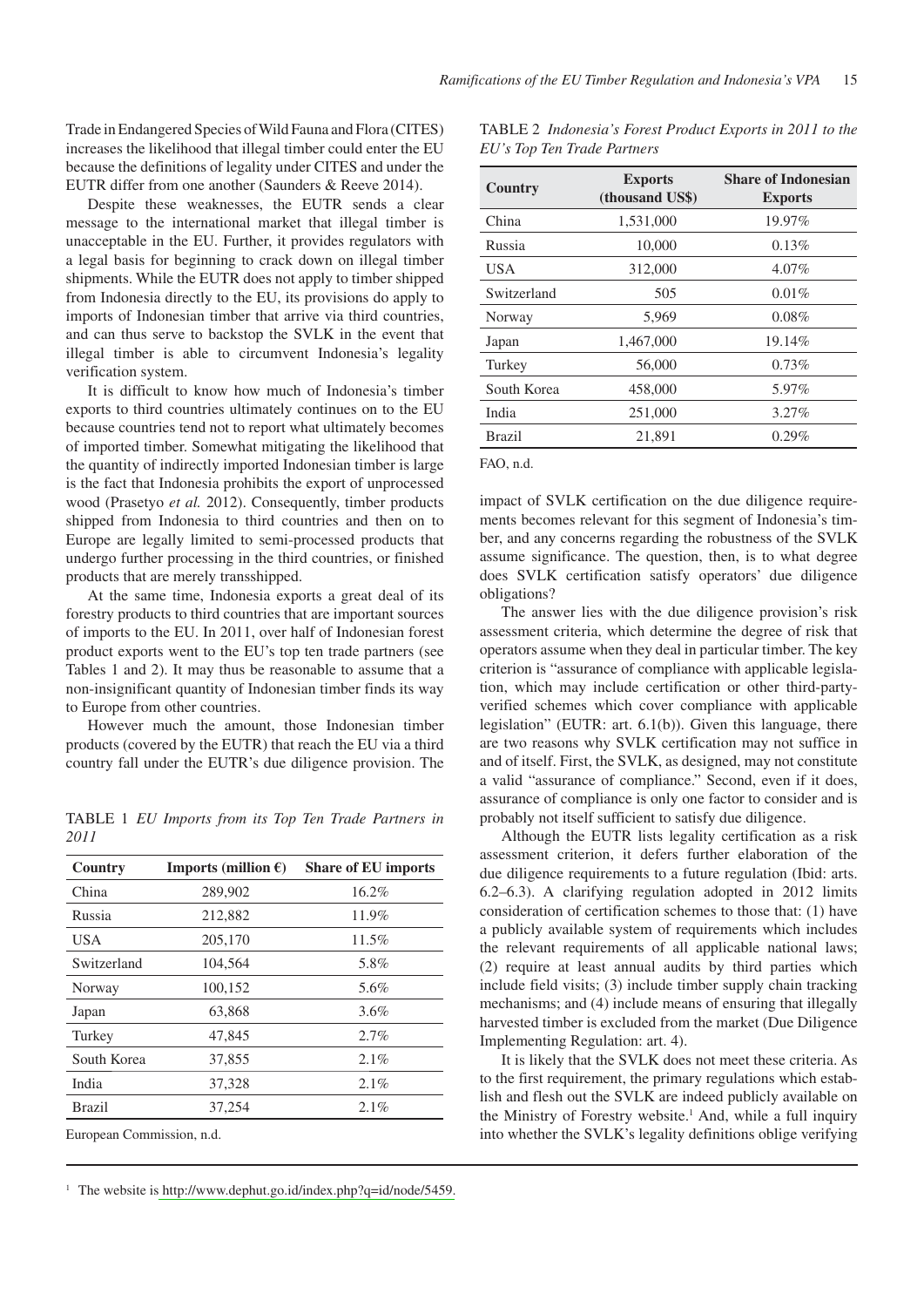bodies to check for compliance with all relevant laws exceeds the scope of this paper, it may be reasonable to interpret the SVLK itself—duly enacted by the Indonesian government as containing the requirements that Indonesia deems relevant.

The second requirement—that the verification scheme require at least annual audits by third parties which include field visits—is only partly met. The SVLK requires LP&VIs to conduct yearly audits of certified harvesting operations in state-owned forests and forests designated for conversion, as well as of certified large timber processors. Meanwhile, small timber processors and private forest owners need only be audited every two years. In addition, field verification is required only for certain of the legality criteria pertinent to timber harvested in state-owned forests.<sup>2</sup>

The requirement of a mechanism for tracking timber along the supply chain is met, although only by virtue of legal obligations external to the SVLK. The legality definitions for timber harvested from state-owned forests and for processed timber require that logs be barcoded or otherwise marked to ensure traceability. There is no explicit requirement that timber harvested from private forests or from forests designated for conversion be marked, but the standing ban on the export of unprocessed timber forces all timber that might reach Europe to undergo processing, and therefore application of supply chain tracking measures. Lifting of this ban in the future could thus undermine supply chain tracking if traceability requirements are not simultaneously extended to logs taken from private forests and forests designated for conversion.

It is unclear whether the fourth requirement—that the verification scheme include a means of ensuring that illegally harvested timber is excluded from the market—is satisfied. Timber may not be exported unless it is SVLK certified, but because certification is valid for 3–10 ten years and because timber operations need only be audited once every year or two, it is possible that individual export shipments falling between audits could contain illegal timber despite the existence of valid certification. Reliance on export restrictions pegged to periodic legality audits may suffice, however, because the EUTR is not specific about the way in which illegally harvested timber must be excludable from the European market.

If SVLK certification were held to constitute valid "assurance of compliance," the EUTR probably does not conceive of third-party verification schemes as being sufficient to satisfy due diligence obligations. The primary evidence is that the "assurance of compliance" risk assessment criterion is only one of several that the Regulation requires operators to account for in exercising due diligence. So long as other risk assessment criteria may be considered "relevant," they must be taken into account.

Further evidence is the fact that the clarifying regulation concerning due diligence amended the due diligence requirements to provide that "[c]ertification or other third-party verified schemes … may be taken into account" (Due Diligence Implementing Regulation: art. 4). Replacing the word "shall" with "may" transforms assurance of compliance mechanisms from mandatory criteria, as they seemed to be in the original EUTR, into permissive criteria. Given that assurance of compliance is only one of several risk assessment criteria and that its consideration is not even obligatory, an operator probably could not point to SVLK certification to satisfy its due diligence obligations, even if the SVLK were deemed to meet the EUTR's definition of a reliable certification scheme.

#### **Extent of the EUTR's Requirement of Proof of Legality**

Although SVLK certification cannot form the sole basis for satisfying the "assurance of compliance" element of the EUTR's risk assessment criteria, the scope of the due diligence requirements is not boundless. The due diligence provision only speaks of "assurance of compliance *with applicable legislation*" (EUTR: art. 6.1(b), emphasis added), defined as:

[L]egislation in force in the country of harvest covering the following matters:

- rights to harvest timber within legally gazetted boundaries,
- payments for harvest rights and timber including duties related to timber harvesting,
- timber harvesting, including environmental and forest legislation including forest management and biodiversity conservation, where directly related to timber harvesting,
- third parties' legal rights concerning use and tenure that are affected by timber harvesting, and
- trade and customs, in so far as the forest sector is concerned (EUTR: art. 2(h)).

This list is exhaustive, so operators cannot be required to demonstrate compliance with any laws that do not fit into one of these categories. Notably absent from the list is any reference to legislation designed to ensure transparency in the forestry sector or provision of notice to or consultation with impacted communities. In other words, while the EUTR is concerned with the impacts of illegal logging on "legal rights concerning use and tenure," it is not concerned with other social impacts. Communities with customary rights not recognized by the formal legal system, for instance, are not protected.

Nonetheless, it may be that laws which the list would clearly include have been violated on a mass scale, in which case SVLK certification would not suffice to meet due diligence requirements. One observer points out that most timber concessions, as of 2004, had not properly completed the required gazetting process, whereby forest areas are

<sup>&</sup>lt;sup>2</sup> Annex 2 of the SVLK Regulation provides that field checks are required to confirm: (1) the absence of harvesting from exclusion zones; (2) the actual boundaries of felling blocks as compared with approved boundaries; (3) that harvesting equipment complies with their permits; and (4) that environmental impact assessments and associated documents are being properly implemented.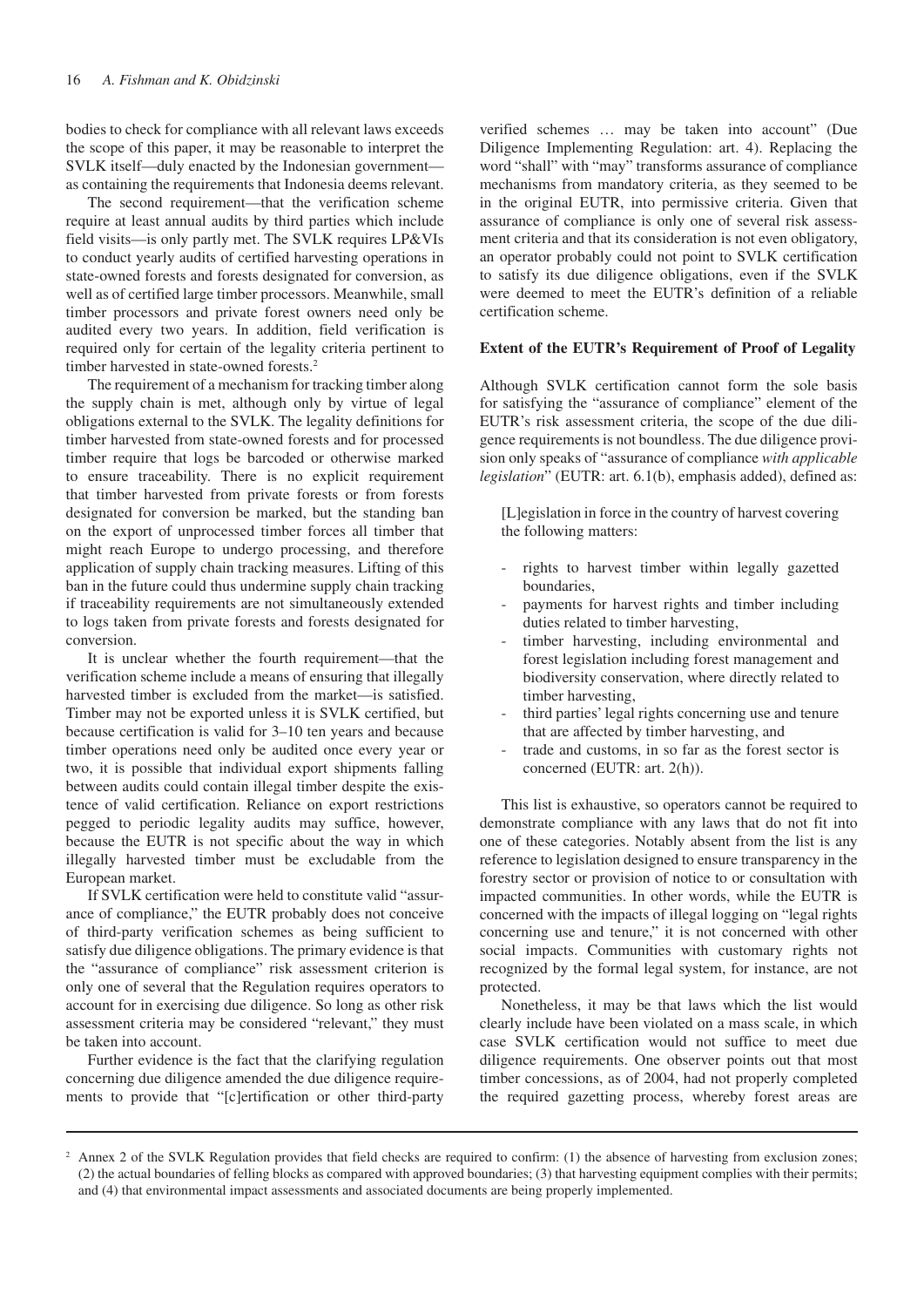classified, delimited, and officially registered (Colchester 2004). Concessions are "frequently" granted to entities that lack proper qualifications, and forest clearing is commonly done using fire, which is doubly illegal when done in deep peat soil (Prasetyo *et al.* 2012). Processed wood coming out of a number of large plywood mills may be illegal since mill owners ignored a Ministry of Forestry order that they cease operations due to indebtedness (Ibid). Zealous regulators and nervous operators might view such violations as a basis for severely curtailing trade in Indonesian timber.

#### **CONCLUSION**

Concerns about the robustness of the SVLK are serious. Indonesia's timber sector may be too complex to permit effective legality verification of all harvesters and processors, and even if it were not, there is a dearth of qualified, impartial experts to serve as auditors. Those auditors that are available face improper incentives to please both the companies that hire them and the government that assists them, and even rigorous auditing may be insufficient to ensure meaningful environmental and social management given weak legal requirements. Further, the SVLK may concentrate too much power in the hands of the auditors, provide for too little outside monitoring to ensure that auditors do not abuse their power, and jeopardize the ability of small-scale timber enterprises to compete with larger operators.

There are measures that the Indonesian government could take to address some of these concerns. To increase the number of qualified and independent auditors it could increase the resources available for training and set up a semi-autonomous or non-governmental body to provide them with technical and financial assistance. To give audits more teeth, it could impose stricter legal requirements for proper environmental and social management of timber operations. Greater authority for external actors to monitor the auditing process would both ensure more robust audits and incorporate greater public participation in the legality verification process. Subsidies for small-scale operators to go through the SVLK permitting process may be needed for some time to ensure that capital constraints do not disadvantage their ability to access the export market.

Whether or not the challenges associated with the SVLK are addressed, concerns for its robustness are now moot as far as Indonesian timber exports to Europe are concerned. The SVLK has become the sole instrument for assuring the legality of Indonesian timber under the VPA. The VPA has displaced the EUTR as the rulebook governing Indonesian timber exported directly to the EU, and the SVLK's design is safe from critique, pending final approval by both the EU and Indonesia (although monitoring mechanisms will still ensure that it functions properly going forward). The EU has negotiated the terms of the VPA, and must either live with any weaknesses that it failed to address earlier, or risk backtracking from what has been accomplished.

This does not, however, render the EUTR useless with respect to Indonesian timber. An uncertain, but probably significant percentage of Indonesia's timber is likely to reach Europe through third countries, especially major markets in the Asia-Pacific region. The VPA does not cover this segment of the market, meaning that the EUTR still serves to screen out illegal products exported from these countries which originate in Indonesia. Consequently, with respect to these indirect exports, the SVLK downgrades from constituting sure proof of legality to merely being one of a number of factors for EU regulators to consider when determining if operators have satisfied their due diligence obligations. Moreover, there is a strong argument that operators and regulators need not (and in fact cannot) view certificates demonstrating SVLK compliance as sufficient to meet due diligence requirements. First, the SVLK probably cannot produce certification that would constitute valid "assurance of compliance" because it most likely does not meet the criteria elaborated in the clarifying regulation concerning due diligence for a certification scheme to lend confidence that timber is legal. Moreover, as the "assurance of compliance" afforded by certification is only one of several risk assessment criteria to be considered—and one that is not even mandatory—the EUTR probably does not conceive of third-party verification schemes in general as being sufficient to satisfy due diligence obligations. As a result, operators may have to demonstrate proof of legality beyond that afforded by SVLK certification for a significant portion of Indonesian timber entering the EU. This could prove a boon to advocates for strong action against illegal logging given the possibility of continued wide-scale illegality in Indonesia's forest sector.

#### REFERENCES

- ADAMS, M. and ASYCARYA, D. 2012. Timber industry stakeholder's mapping. Report for the European Commission, Jakarta, Indonesia.
- ANTI FOREST-MAFIA COALITION. 2014. SVLK flawed: An independent evaluation of Indonesia's timber legality certification system[. http://capacity4dev.ec.europa.eu/](http://capacity4dev.ec.europa.eu/) public-flegt/document/svlk-flawed-independent-evaluationindonesias-timber-legality-certification-system.
- BROWN, D., SCHRECKENBERG, K., BIRD, N., CERUTTI, P., GATTO, F.D., DIAW, C., FOMÉTÉ, T., LUTTRELL, C. NAVARRO, G., OBERNDORF, R., THIEL, H. and WELLS, A. 2008. Legal timber: Verification and governance in the forest sector. London: Overseas Development Institute.
- BUTTONWOOD. September 6, 2007. Credit and blame: The rating agencies operate on shaky foundations. *Economist*.
- COLCHESTER, M. 2004. Strengthening the social component of a standard for legality of wood origin and production in Indonesia. Report prepared for The Nature Conservancy.
- ("Director General Regulation 2010") Regulation of the director general of production forest management no. P.02/VI-BPPHH/2010 concerning performance assessment guidelines for sustainable production forest management and timber legality verification.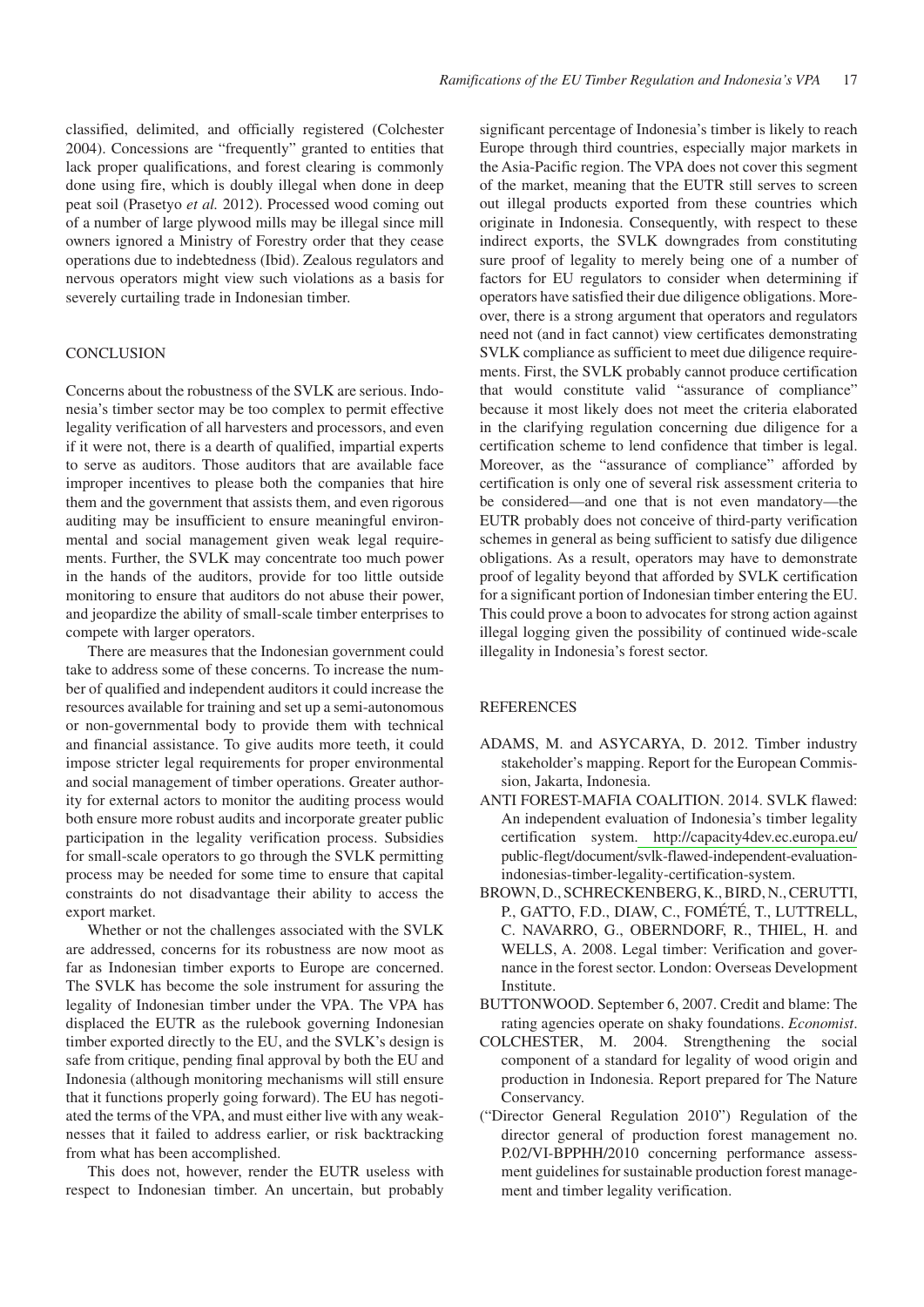- ("Due Diligence Implementing Regulation") Commission implementing regulation (EU) no. 607/2012 of 6 July 2012 on the detailed rules concerning the due diligence system and the frequency and nature of the checks on monitoring organisations as provided for in Regulation (EU) no. 995/2010 of the European Parliament and of the Council laying down the obligations of operators who place timber and timber products on the market.
- Environmental Investigation Agency (EIA). March 14, 2014. Landmark EU/Indonesia timber agreement now legally binding. [http://eia-international.org/landmark-euindonesia](http://eia-international.org/landmark-euindonesia-)timber-agreement-now-legally-binding.
- EIA. 2013. Road to reform & Indonesian legality assurance system. [www.eia-international.org/the-road-to-reform-the](http://www.eia-international.org/the-road-to-reform-the-)indonesian-legality-assurance-system.
- ("EU Action Plan") European Commission. May 21, 2003. Forest law enforcement, governance, and trade (FLEGT): Proposal for an EU action plan.
- ("EUTR") Regulation (EU) no. 995/2010 of the European Parliament and of the Council of 20 October 2010 laying down the obligations of operators who place timber and timber products on the market, *Official Journal of the European Union* **L 295/23** (Nov. 12, 2010).
- European Commission. n.d. Trade[. http://ec.europa.eu/trade/](http://ec.europa.eu/trade/policy/countries-and-regions/statistics/index_en.htm) [policy/countries-and-regions/statistics/index\\_en.htm.](http://ec.europa.eu/trade/policy/countries-and-regions/statistics/index_en.htm)
- European Forest Institute (EFI). n.d. Indonesia's timber legality verification system[. www.efi.int/files/attachments/](http://www.efi.int/files/attachments/euflegt/efi_newsroom_indonesia_legality_assurance_system_ed.pdf) [euflegt/efi\\_newsroom\\_indonesia\\_legality\\_assurance\\_](http://www.efi.int/files/attachments/euflegt/efi_newsroom_indonesia_legality_assurance_system_ed.pdf) [system\\_ed.pdf.](http://www.efi.int/files/attachments/euflegt/efi_newsroom_indonesia_legality_assurance_system_ed.pdf)
- [Food and Agriculture Organization of the United Nations](https://www.researchgate.net/publication/283091314_Global_Forest_Resources_Assessment_2005?el=1_x_8&enrichId=rgreq-3b5d3e73665a265dd9613c1d9b9b3ac5-XXX&enrichSource=Y292ZXJQYWdlOzI3NDE5NzU4NDtBUzoyNTIzMDk1NjUzNDE2OThAMTQzNzE2NjY5NjM5OA==) [\(FAO\). 2010. Global forest resources assessment 2010.](https://www.researchgate.net/publication/283091314_Global_Forest_Resources_Assessment_2005?el=1_x_8&enrichId=rgreq-3b5d3e73665a265dd9613c1d9b9b3ac5-XXX&enrichSource=Y292ZXJQYWdlOzI3NDE5NzU4NDtBUzoyNTIzMDk1NjUzNDE2OThAMTQzNzE2NjY5NjM5OA==)
- FAO. n.d. FAOSTAT database. Forestry trade flows. http:// faostat.fao.org/site/628/default.aspx.
- FERN. 2013. Forest watch special VPA update May 2013. [www.fern.org/sites/fern.org/files/VPA%20Update%20](http://www.fern.org/sites/fern.org/files/VPA%20Update%20May%202013_0.pdf) [May%202013\\_0.pdf.](http://www.fern.org/sites/fern.org/files/VPA%20Update%20May%202013_0.pdf)
- ("FLEGT Regulation") Council regulation (EC) no. 2173/ 2005 of 20 December 2005 on the establishment of a FLEGT licensing scheme for imports of timber into the European Community. *Official Journal of the European Union* **L 347/1** (Dec. 30, 2005).
- Human Rights Watch. 2013. The Dark Side of Green Growth: Human Rights Impacts of Weak Governance in Indonesia's Forestry Sector.<http://www.hrw.org/reports/> 2013/07/16/dark-side-green-growth.
- International Tropical Timber Organization (ITTO). 2014a. Tropical timber market report. Vol. 18, No. 1. Available at [www.itto.int/mis\\_detail/.](http://www.itto.int/mis_detail/)
- ITTO. 2014b. Tropical timber market report, Vol. 18, No. 20. [http://www.itto.int/files/user/mis/MIS%2016-31%20Oct](http://www.itto.int/files/user/mis/MIS%2016-31%20Oct%202014.pdf) [%202014.pdf.](http://www.itto.int/files/user/mis/MIS%2016-31%20Oct%202014.pdf)
- ITTO. 2013. Tropical timber market report, Vol. 17, No. 10. [www.itto.int/mis\\_detail/id=3480.](http://www.itto.int/mis_detail/id=3480)
- ITTO. 2013b. Tropical Timber Market Report Vol. 17, No. 11. [www.itto.int/direct/topics/topics\\_pdf\\_download/topics\\_](http://www.itto.int/direct/topics/topics_pdf_download/topics_id=2237&no=2&file_ext=.pdf) [id=2237&no=2&file\\_ext=.pdf.](http://www.itto.int/direct/topics/topics_pdf_download/topics_id=2237&no=2&file_ext=.pdf)
- *Jaringan Pemantau Independen Kehutanan* (JPIK). 2013. Access to data and information is the key to the successful

of timber trade agreement between Indonesia – European Union. [http://info.jpik.or.id/wp-content/uploads/2013/09/](http://info.jpik.or.id/wp-content/uploads/2013/09/JPIK-Final-Press-Release-30-September-2013_English-Version.pdf) [JPIK-Final-Press-Release-30-September-2013\\_English-](http://info.jpik.or.id/wp-content/uploads/2013/09/JPIK-Final-Press-Release-30-September-2013_English-Version.pdf)[Version.pdf.](http://info.jpik.or.id/wp-content/uploads/2013/09/JPIK-Final-Press-Release-30-September-2013_English-Version.pdf)

- LAWSON, S. and MACFAUL, L. 2010. Illegal logging and related trade: Indicators of the global response – country report cards. Chatham House.
- LEVASHOVA, Y. 2011. How effective is the new EU Timber Regulation in the fight against illegal logging? Review of European Community & International Environmental Law, 20(3).
- LUBIS, A.M. May 28, 2013a. Timber certification moves on despite EU agreement delay. *Jakarta Post*[. www.thejakar](http://www.thejakartapost.com/news/2013/05/28/timber-certification-moves-despite-eu-agreement-delay.html) [tapost.com/news/2013/05/28/timber-certification-moves](http://www.thejakartapost.com/news/2013/05/28/timber-certification-moves-despite-eu-agreement-delay.html)[despite-eu-agreement-delay.html.](http://www.thejakartapost.com/news/2013/05/28/timber-certification-moves-despite-eu-agreement-delay.html)
- ––. June 17, 2013b. RI Exports Flourishing Despite Delays in Signing of VPA Deal. *Jakarta Post*. [www.thejakartapost.](http://www.thejakartapost.com/news/2013/06/17/ri-exports-flourishing-despite-delays-signing-vpa-deal.html) [com/news/2013/06/17/ri-exports-flourishing-despite](http://www.thejakartapost.com/news/2013/06/17/ri-exports-flourishing-despite-delays-signing-vpa-deal.html)[delays-signing-vpa-deal.html.](http://www.thejakartapost.com/news/2013/06/17/ri-exports-flourishing-despite-delays-signing-vpa-deal.html)
- LUTTRELL, C., OBIDZINSKI, K., BROCKHAUS, M., MUHARROM, E., PETKOVA, E., WARDELL, A. and HALPERIN, J. 2011. Lessons for REDD+ from measures to control illegal logging in Indonesia. Working paper 74, Center for International Forestry Research. [www.cifor.](http://www.cifor.org/publications/pdf_files/WPapers/WP74Obidzinski.pdf) [org/publications/pdf\\_files/WPapers/WP74Obidzinski.pdf.](http://www.cifor.org/publications/pdf_files/WPapers/WP74Obidzinski.pdf)
- MINANGSARI, M. March 14, 2014. Landmark EU/Indonesia timber agreement now legally binding.<http://eia-interna> tional.org/landmark-euindonesia-timber-agreement-nowlegally-binding.
- Multistakeholder Forestry Program (MFP). 2013. FAQ SVLK and FLEGT-VPA. [www.mfp.or.id/news/faq-svlk](http://www.mfp.or.id/news/faq-svlk-)and-flegt-vpa/.
- OBIDZINSKI, K., DERMAWAN, A., ANDRIANTO, A., KOMARUDIN, H. and HERNAWAN, D. 2014. The timber legality verification system and the voluntary partnership agreement (VPA) in Indonesia: Challenges for the small-scale forestry sector. Forest Policy and Economics. [http://dx.doi.org/10.1016/j.forpol.2014.06.009.](http://dx.doi.org/10.1016/j.forpol.2014.06.009)
- PRASETYO, A., HEWITT J., KEONG, C.H. 2012. Indonesia: Scoping baseline information for forest law enforcement, governance and trade. [www.illegal-logging.info/](http://www.illegal-logging.info/uploads/baselinestudyindonesiafinal.pdf) [uploads/baselinestudyindonesiafinal.pdf.](http://www.illegal-logging.info/uploads/baselinestudyindonesiafinal.pdf)
- Presidential instruction no. 4/2005 on eradication of illegal logging in forest areas and distribution throughout the territory of the Republic of Indonesia, Mar. 18, 2005. [www.theredddesk.org/sites/default/files/2005\\_presidential\\_](http://www.theredddesk.org/sites/default/files/2005_presidential_instruction_no_4_1.pdf) [instruction\\_no\\_4\\_1.pdf.](http://www.theredddesk.org/sites/default/files/2005_presidential_instruction_no_4_1.pdf)
- SAUNDERS, J. & REEVE, R. 2014. The EU Timber Regulation and CITES. Chatham House[. www.chathamhouse.](http://www.chathamhouse) org/publications/papers/view/199158.
- Sekretariat Kabinet Republik Indonesia. 2013. Melalui inpres no. 6/2013, presiden SBY perpanjang penundaan izin baru pengelolaan hutan. [http://www.setkab.go.id/mobile/berita-](http://www.setkab.go.id/mobile/berita-8652-melalui-inpres-no-62013-presiden-sby-perpanjang-penundaan-izin-baru-pengelolaan-hutan.html)[8652-melalui-inpres-no-62013-presiden-sby-perpanjang](http://www.setkab.go.id/mobile/berita-8652-melalui-inpres-no-62013-presiden-sby-perpanjang-penundaan-izin-baru-pengelolaan-hutan.html)[penundaan-izin-baru-pengelolaan-hutan.html.](http://www.setkab.go.id/mobile/berita-8652-melalui-inpres-no-62013-presiden-sby-perpanjang-penundaan-izin-baru-pengelolaan-hutan.html)
- Seneca Creek Associates and Wood Resources International. 2004. 'Illegal' logging and global wood markets: The